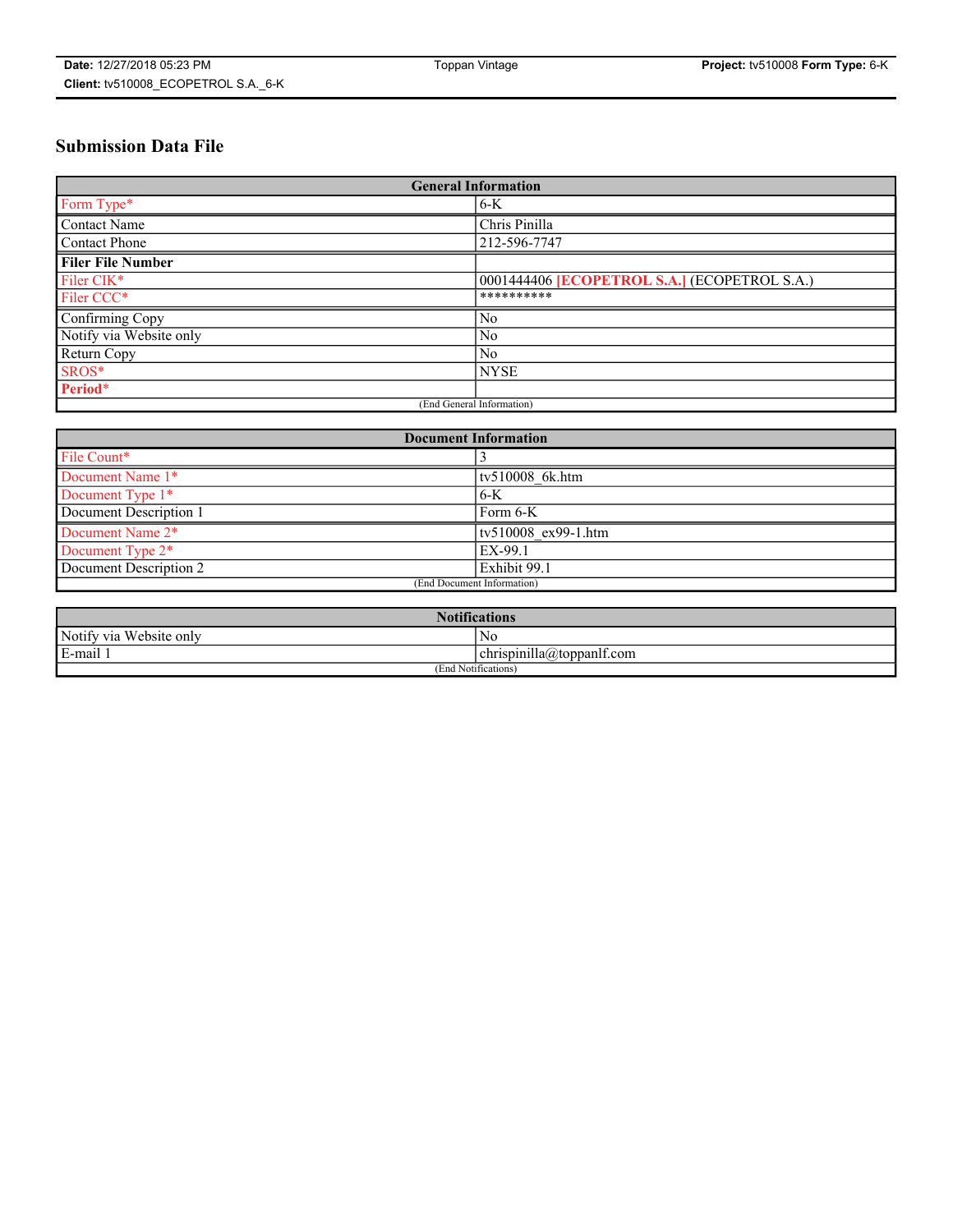### **UNITED STATES SECURITIES AND EXCHANGE COMMISSION Washington, D.C. 20549**

## **FORM 6-K**

## **REPORT OF FOREIGN PRIVATE ISSUER PURSUANT TO RULE 13a-16 OR 15d-16 UNDER THE SECURITIES EXCHANGE ACT OF 1934**

For the month of December, 2018 Commission File Number 001-34175

## ECOPETROL S.A.

(Exact name of registrant as specified in its charter)

N.A.

(Translation of registrant's name into English)

COLOMBIA

(Jurisdiction of incorporation or organization)

Carrera 13 No. 36 – 24 BOGOTA D.C. – COLOMBIA

(Address of principal executive offices)

Indicate by check mark whether the registrant files or will file annual reports under cover of Form 20-F or Form 40-F.

Form 20-F  $\boxtimes$  Form 40-F  $\Box$ 

Indicate by check mark if the registrant is submitting the Form 6-K in paper as permitted by Regulation S-T Rule 101(b)(1)

 $Yes \Box$  No  $\boxtimes$ 

Indicate by check mark if the registrant is submitting the Form 6-K in paper as permitted by Regulation S-T Rule 101(b)(7)

 $Yes \Box$  No  $\boxtimes$ 

Indicate by check mark whether the registrant by furnishing the information contained in this form is also thereby furnishing the information to the Commission pursuant to Rule 12g3-2(b) under the Securities Exchange Act of 1934.

 $Yes \Box$  No  $\boxtimes$ 

If "Yes" is marked, indicate below the file number assigned to the registrant in connection with Rule 12g3-2(b): 82-  $N/A$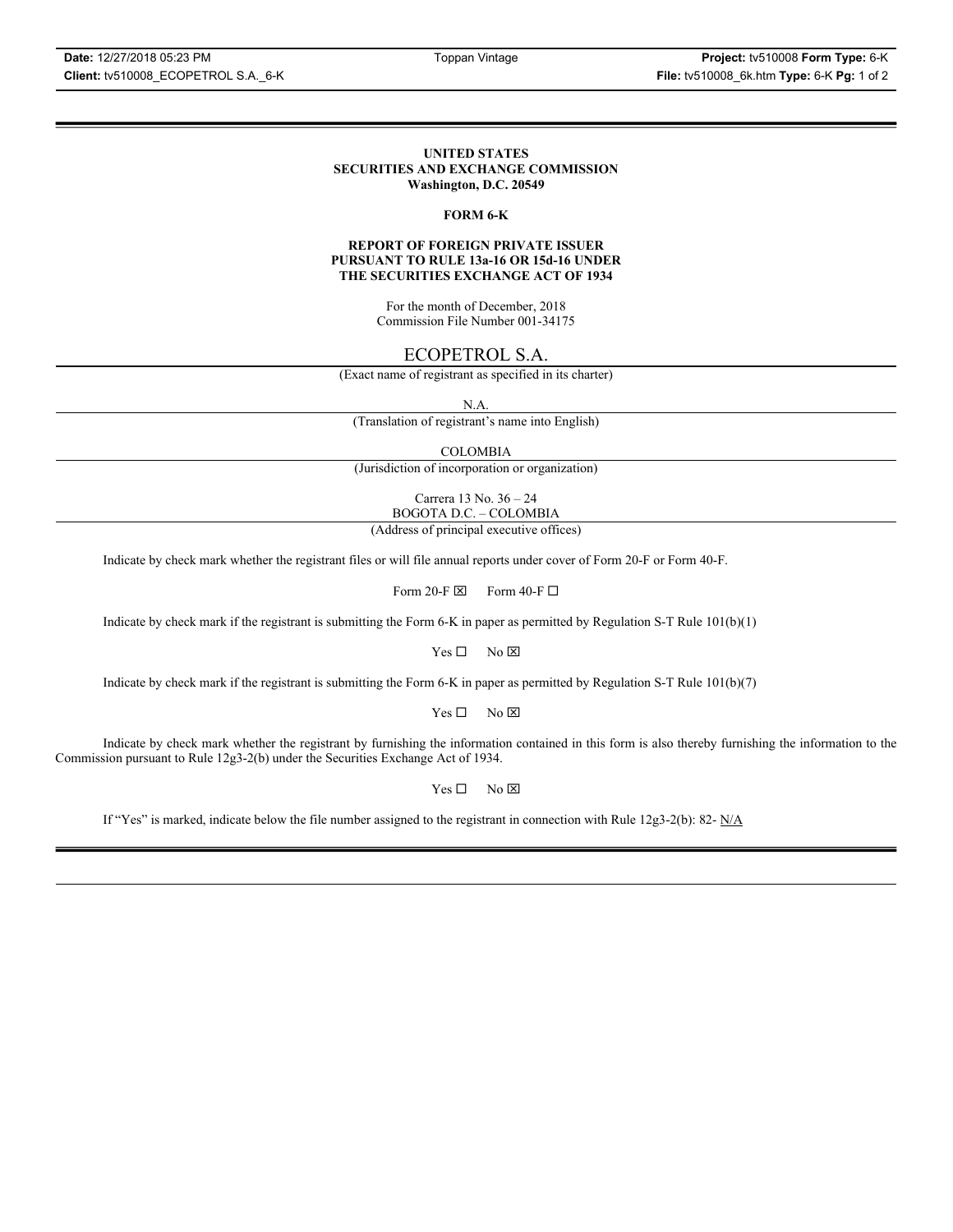## **SIGNATURES**

Pursuant to the requirements of the Securities Exchange Act of 1934, the registrant has duly caused this report to be signed on its behalf by the undersigned, thereunto duly authorized.

Ecopetrol S.A.

By: /s/ Jaime Caballero Uribe

Name: Jaime Caballero Uribe Title: Chief Financial Officer

Date: December 27, 2018